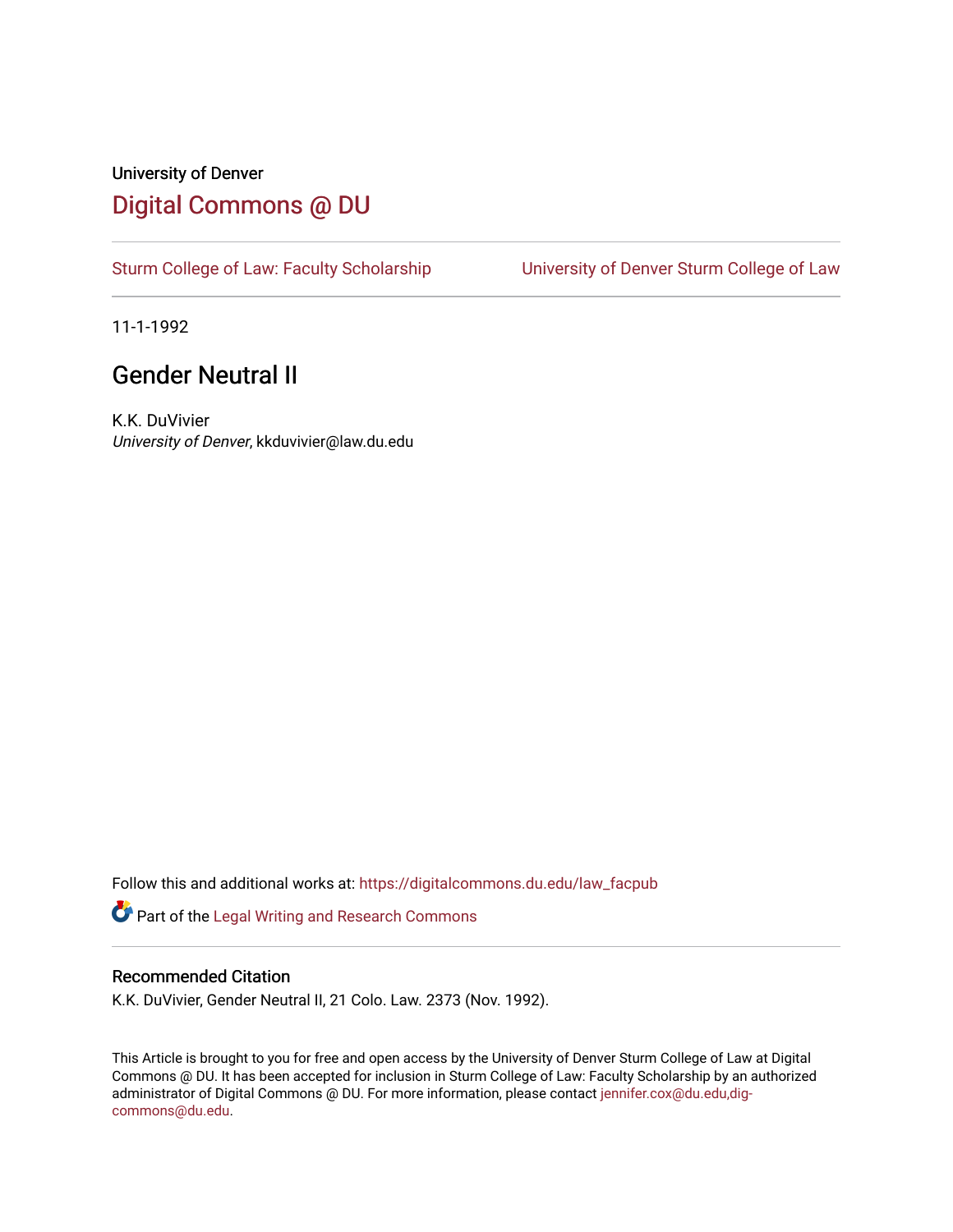### Gender Neutral II

### Publication Statement

Copyright is held by the author. User is responsible for all copyright compliance.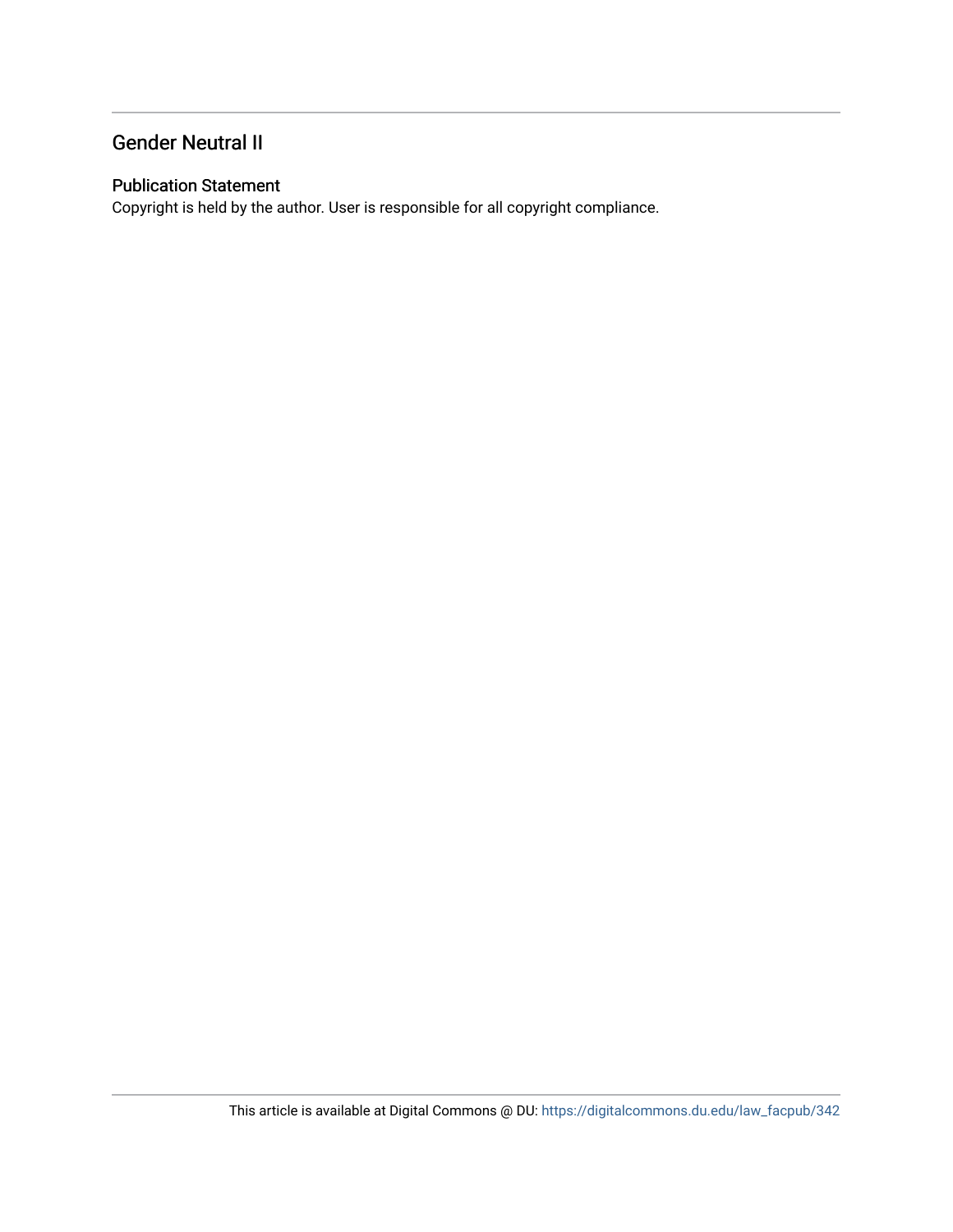## **The Scrivener: Modern Legal Writing**

 $\sim$   $\sim$ 



# **Gender Neutral II**



# **I** *by KK DuVivier*

*And specially from every shires ende Of Engelond to Caunterbury they wende, The hooly blisful martir for to seke, That hem hath holpen whan that they were seeke.*

> *General Prologue, The Canterbury Tales* by Geoffrey Chaucer

Letters and comments I received in response to September's *Scrivener* column<sup>1</sup> reveal that readers were not satisfied the topic had been exhausted. This column addresses some of the additional issues raised.

### **Personal Pronouns**

The September column focused on alternatives to the use of gender-specific personal pronouns that might offend a portion of one's audience. Some writers have gone so far with this advice as to avoid the gender pronouns altogether. However, few readers would object to the use of "he" when the antecedent is a man or "she" when the antecedent is a woman. The question arises when the pronoun is intended to be universal, but the use of either masculine or feminine alone might suggest that one sex is excluded.

### **Is "They" the Answer?**

In a 1986 article, Irving Younger explained that "he" is a universal, or unmarked term, and "she" is the marked term in a word-couple where no both-sex term exists.2 When a reference is made to both sexes together, it is appropriate to use the unmarked term; thus we use "lions" when referring to a pride of lions and lionesses and "he" when referring to both he and she.<sup>3</sup> In exhorting this use of "he," Younger states, "English has no adequate substitute for the marked-unmarked usage."4 He adds, "The English of the future may

#### **DO YOU HAVE QUESTIONS ABOUT LEGAL WRITING?**

KK DuVivier will be happy to address them through *The Scrivener* column. Send your questions to: K.K. DuVivier, University of Colorado School of Law, Campus Box 401, Boulder, **CO 80309-0401.**

turn out to handle gender better than our English does, but we must let it happen slowly.... To jettison the marked-unmarked usage overnight, with nothing to take its place, would cripple the language."<sup>5</sup>

Now, just six years later, the English of the future may have arrived. In one of the letters I received, Denver attorney George E. Reeves suggests that the English language already has created a term to replace the marked-unmarked use of "he," and that this term is "they." Reeves notes, "I believe that we are in a transition period, in which the word 'they' is becoming, if it has not already become, what the English language has been sorely lacking, a third person singular, gender indefinite pronoun."

"They" long has been interloping as a substitute for other pronoun forms. In Old English, the third-person pronoun had its own plural ("hem" in the Chaucer quote above), which continued in extreme southern English dialects until 1400.6 "They," "their" and "them" were forms borrowed from Scandinavia. Their use began in the north of England and gradually moved southward. Chaucer lived in a period of linguistic transition; as the quote shows, he often used the Scandinavian form "they" for the nominative and the Old English "hem" for the objective. Considering its evolution within the English language, "they" seems an appropriate pronoun again to take on a new role.

I have not yet found a grammar book that endorses the use of "they" when the antecedent is singular. However, as Reeves points out, this use is widespread in print and broadcast media. Even if this pronoun form is grammatically incorrect, Reeves notes, "It is easy to charge the persons using 'they' in this fashion with preferring to be seen as ungrammatical to being thought to be sexist (or perhaps more cynically, with realizing that their readers are more interested in detecting sexism than solecism)."

So if you are comfortable with using "they" with a singular antecedent, consider experimenting with it in your genderneutral writing repertoire. However, be aware that this form

*KK DuVivier is an instructor of Legal Writing and Appellate Court Advocacy at the University of Colorado School of Law, Boulder.*